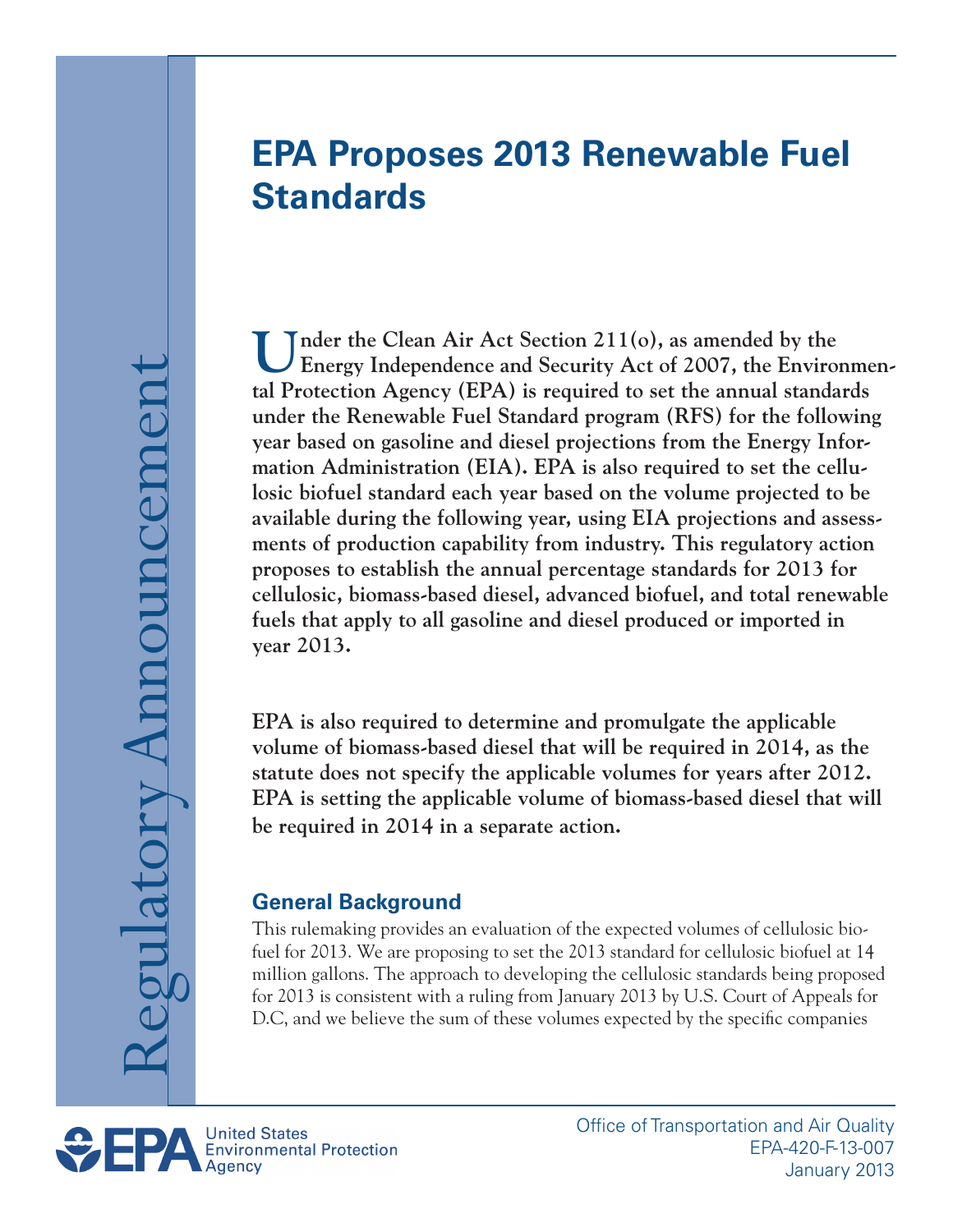noted in the proposal (14 million gallons) is a reasonable representation of expected production. This projection reflects EPA's current estimate of what will actually happen in 2013, and we will consider public comments before setting the final cellulosic standard. This action also proposes to set the 2013 volume requirements for advanced biofuel and total renewable fuel at the levels required by the statute 2.75 and 16.55 billion gallons, respectively. EPA previously set the 2013 volume requirement for biomass-based diesel in a separate action, finalizing a volume of 1.28 billion gallons. All volumes are ethanol-equivalent, except for biomass-based diesel which is actual.

## **Final Percentage Standards for 2013**

To calculate the percentage standard for cellulosic biofuel for 2013, EPA used a volume of 14 million ethanol-equivalent gallons. EPA is also using the applicable volumes that are specified in the statute to set the percentage standards for advanced biofuel and total renewable fuel for 2013. These volumes are shown in Table 1.

| Cellulosic biofuel   | 14 mill gal    |
|----------------------|----------------|
| Biomass-based diesel | 1.28 bill gal  |
| Advanced biofuel     | 2.75 bill gal  |
| Renewable fuel       | 16.55 bill gal |
|                      |                |

| Table 1                                                                       |
|-------------------------------------------------------------------------------|
| Volumes Used to Determine the Proposed 2013 Percentage Standards <sup>a</sup> |

a All volumes are ethanol-equivalent, except for biomass-based diesel which is actual.

The volumes in Table 1 are the minimum that would need to be consumed in the U.S. Insofar as excess volumes of cellulosic biofuel or biomass-based diesel were to be consumed, they would count towards the advanced biofuel and total renewable fuel volume requirements.

Four separate percentage standards are required under the RFS program, corresponding to the four separate volume requirements shown in Table 1. The percentage standards represent the ratio of renewable fuel volume to non-renewable gasoline and diesel volume. Thus, in 2013 about 10% of all fuel used will be from renewable sources. The standards for 2013 are shown in Table 2.

| <b>Proposed Percentage Standards for 2013</b> |           |  |
|-----------------------------------------------|-----------|--|
| Cellulosic biofuel                            | $0.008\%$ |  |
| Biomass-based diesel                          | $1.12\%$  |  |
| Advanced biofuel                              | 1.60%     |  |
| Renewable fuel                                | 9.63%     |  |

**Table 2 Proposed Percentage Standards for 2013**